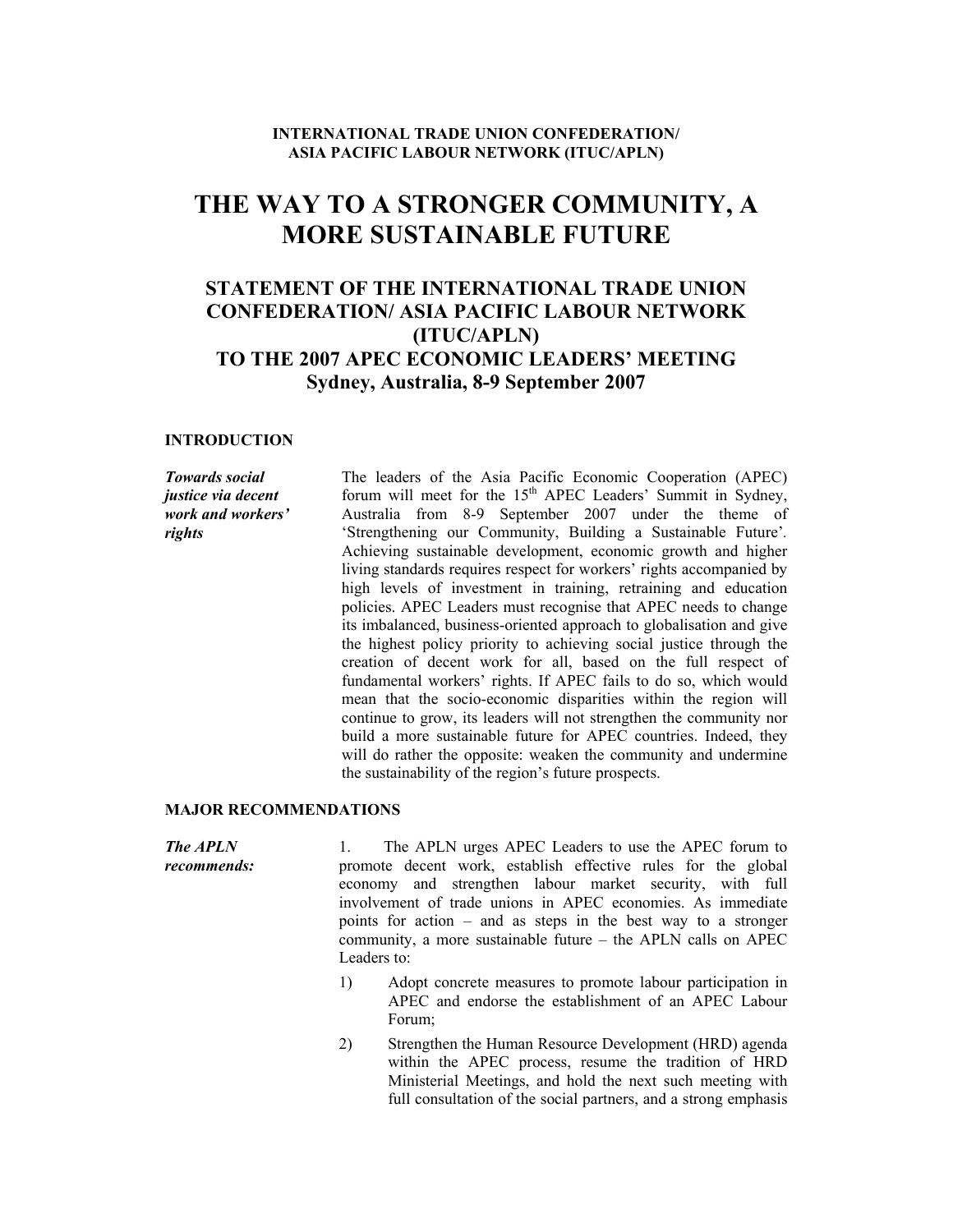on the creation of decent and productive employment through developing comprehensive APEC Decent Employment Guidelines;

- 3) Promote fundamental workers' rights in multilateral, bilateral and regional trading systems as well as in APEC in general;
- 4) Act on the commitment to addressing the social dimension of globalisation by further developing work in this area;
- 5) Approach the issue and stated priority of structural reforms in a balanced way that prioritises a high road, rather than a low road, to development;
- 6) Tackle climate change and global warming in an ambitious and comprehensive manner, including by paying attention to its employment and workplace aspects;
- 7) Develop APEC guidelines to ensure the proper implementation of non-discriminatory policies with regard to gender and other forms of discrimination;
- 8) Develop an APEC framework for a rights-based approach to migrant workers;
- 9) Launch an APEC initiative to promote a conducive legal and policy framework to mainstream informal economic activities;
- 10) Develop an APEC framework to encourage social dialogue in multinational enterprises, and revise the APEC Non-binding Investment Principles; and
- 11) Start an APEC initiative for effective policies to promote decent work and sustainable investment and trade rather than, frequently, allowing sweatshop manufacturing production and exploitation in EPZs, where the majority of workers are women.

### **Recommendation 1: Adopt concrete measures to promote labour participation in APEC and endorse the establishment of an APEC Labour Forum**

*Promoting workers' participation throughout the APEC process*  2. Since its creation in 1995, the APLN has been striving to make workers' views heard by APEC, through representations to governments at the national level, by consultations with the hosts of  $APEC$  Summits<sup>1</sup> and in contributions to the work of APEC on Human Resource Development<sup>2</sup>. The APLN welcomes the proposal of the government of New Zealand on labour participation in APEC

l

 $<sup>1</sup>$  The APLN has discussed its recommendations, in the form of annual trade union statements, with the</sup> heads of States or Governments hosting annual APEC Leaders' Meetings in every year since 1995, except in 2001 when the APLN met the Chinese Vice Premier and in 2003 when the Thai Prime Minister designated his Labour Minister to meet the APLN.

<sup>&</sup>lt;sup>2</sup> Trade union inputs to HRDWG have included an informal presentation by the AFL-CIO President at the 3<sup>rd</sup> HRD Ministerial Meeting (Washington, 1999), an informal consultation with representatives of RENGO at the 21<sup>st</sup> HRDWG (Sapporo, 2000), an informal consultation with the RENGO President at the 4<sup>th</sup> HRD Ministerial Meeting (Kumamoto, 2001), and a presentation of the AFL-CIO International Committee's Chair at an APEC symposium preceding the 23<sup>rd</sup> HRDWG (Washington D.C., 2001).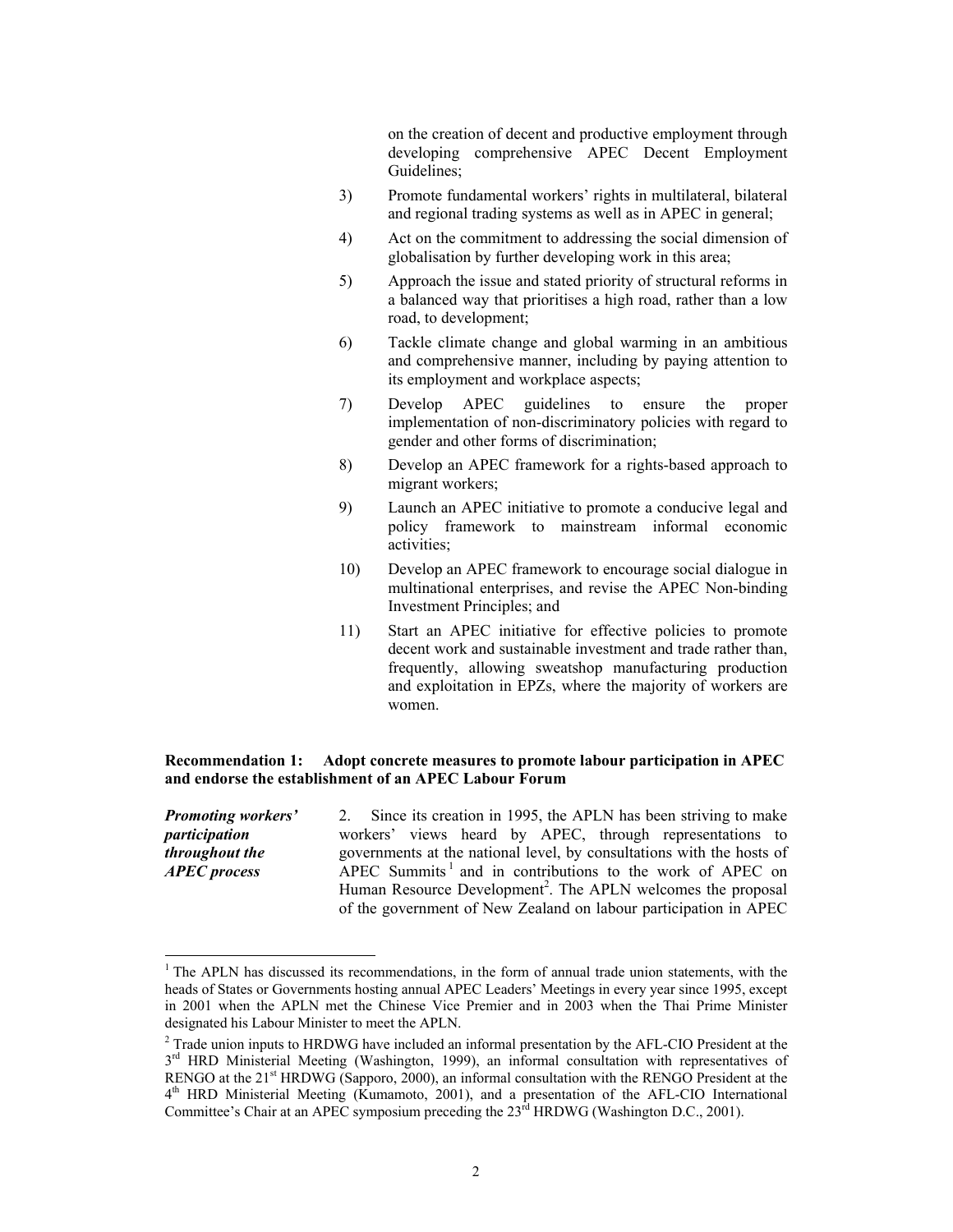in response to the 2003 Bangkok Leaders' Declaration calling APEC members to make APEC more efficient and responsible to all stakeholders, including labour representatives. It is significant that APEC Ministers endorsed the New Zealand proposal for regular interaction with the host economy and the Executive Director of the APEC Secretariat. APEC Leaders must, however, agree to take concrete measures to further promote workers' participation throughout the APEC process. Such participation would be an asset to APEC by helping to bring the cooperation closer to its goals of sharing the fruits of economic growth. Without this participation, APEC will remain far from the stated theme of the 2007 Leaders meeting, 'Strengthening our Community, Building a Sustainable Future'.

*An APEC Labour Forum*  3. The APLN has been calling on Leaders to endorse the establishment of an APEC Labour Forum, in the form of an APEC formal consultative mechanism with trade unions comparable with the arrangements for access by the APEC Business Advisory Council (ABAC), and based on the criteria agreed by APEC's trade union movement (see Annex to this statement), including the involvement of representative trade union centres of APEC economies. Leaders must agree to instruct their Senior Officials to work in consultation with the APLN to ensure the successful operation of the APEC Labour Forum.

*Trade union participation in the HRD Working Group*  4. APEC Leaders should further instruct their Senior Officials to promote the representation of trade unions on selected APEC committees, working groups and Ministerial meetings, and allocate resources to support such representation. In particular, as recognised by APEC Human Resource Development (HRD) Ministers,<sup>3</sup> trade union representatives need to be involved in the APEC HRD Working Group to develop adequate HRD strategies.

### **Recommendation 2: Strengthen the HRD agenda within the APEC process resume the tradition of HRD Ministerial Meetings, and hold the next such meeting with full consultation of the social partners**

*Hold a further APEC HRD Ministers' Meeting with full, significant consultation of trade unions* 

 $\overline{a}$ 

5. APEC has recognised the importance of human resource development (HRD) since its creation and has worked on the development of HRD in the region through the activities of its HRD Working Group and the discussions of the APEC HRD Ministers' Meetings. However, while Trade Ministers meet on an annual basis to facilitate the process towards the Bogor goals of free and open trade and investment, the last meeting of HRD Ministers was in 2001. HRD policies must be central in public policies to ensure sustainable and equitable pro-poor growth. APEC Leaders must

<sup>&</sup>lt;sup>3</sup> APEC Human Resource Development (HRD) Ministers recognised at their meetings in Manila (1996), Seoul (1997), Washington DC (1999) and Kumamoto (2001) that social and labour policies would be achieved most effectively through the partnership of governments, labour and management, and repeatedly instructed the APEC HRD Working Group to develop concrete measures to promote such partnership.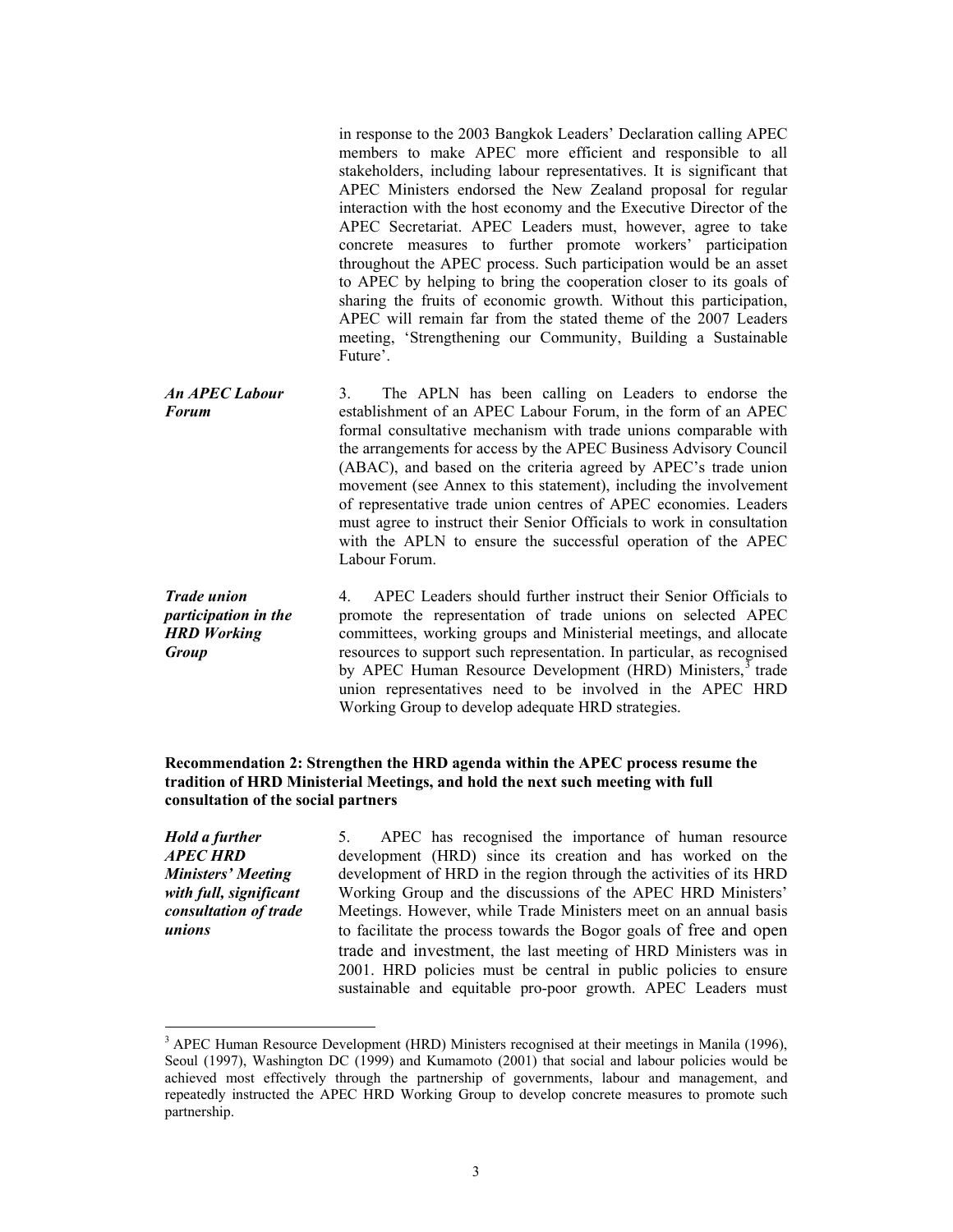recognise the importance of holding APEC HRD Ministerial Meetings on an annual basis and, therefore, ensure that the tradition of frequent HRD Ministerial meetings is resumed as well as that the next be organised with full, significant consultation with trade unions, building on the precedents set in Washington D.C. (1999) and Kumamoto (2001).

*APEC members need a socially acceptable dimension in economic integration*  6. There is a persistent business-driven effort to enlarge trade and investment in APEC, focusing on market-opening measures and giving lower priority to goals such as full and productive employment as well as social protection. This imbalance must be redressed. APEC has been evolving from an organisation solely concerned with commerce into one which seeks to create regional consensus on issues varied from political and security domains to education, social security and public health. APEC members must incorporate a socially acceptable dimension into their economic integration. APEC Leaders must agree to address the question of growth, investment, and decent employment creation, with the involvement of the International Labour Organisation (ILO) and social partners in the region.

*Decent work must be at the centre of APEC*  7. Decent work must be at the centre of APEC. Most APEC countries suffer from serious decent work deficits in terms of overall employment levels, workers' rights and safety, organisational representation, social dialogue, and social protection. The 2005 UN World Summit (New York, 14-16 September 2005), where many APEC heads of state were represented, pledged to make decent work for all a central objective of national and international policies and national development strategies. And the UN Economic and Social Committee (ECOSOC) dedicated its High Level Segment and Substantive Session in July 2006 to employment and decent work, emphasising in its ministerial declaration that the Ministers and Heads of Delegations "strongly support fair globalization and resolve to make the goals of full and productive employment and decent work for all, including women and young people, a central objective of our relevant national and international policies and our national development policies."<sup>4</sup> Decent work, particularly overcoming the many deficiencies within the region, is central for many of APEC's aspirations, from broadening the beneficiaries of growth and reducing socio-economic disparity to enhancing labour productivity.

*APEC Employment Guidelines*  8. Workers need adequate assistance to obtain decent work. The primary responsibility lies with public policies and should not be left to the individual alone. APEC should develop and implement comprehensive APEC Decent Employment Guidelines comprising active measures to integrate unemployed people into employment, with special attention given to preventing unemployment from becoming long-term. A particularly important effort is required to enable women and young people to overcome the specific obstacles they face in the labour market. Measures should include:

 $\overline{a}$ 

4

<sup>&</sup>lt;sup>4</sup> UN Economic and Social Council, Substantive session of 2006, Agenda item 2, Ministerial Declaration of the High Level Segment.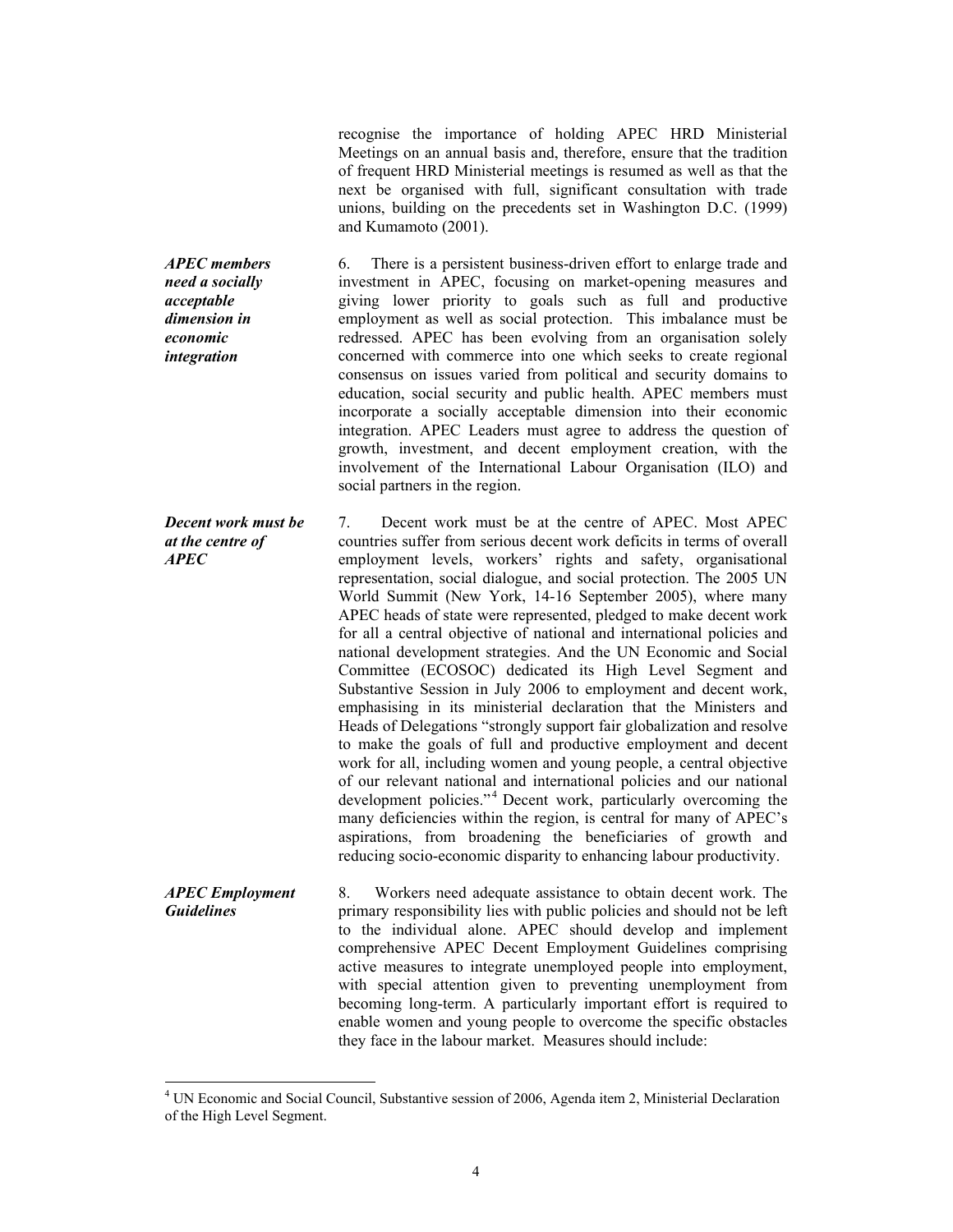- Early identification of needs of the unemployed and provision of services such as guidance, job search assistance and personalised action plans; - Accessible training and retraining programmes for all people to enhance their employability and chances of integration; - Improved labour market institutions, particularly employment services; - Specific action programmes to enable women to participate on the labour market on a greater scale and to achieve equal treatment and wages; - Targeted youth training and skills enhancement programmes to overcome unemployment and low-wage employment among young people; - Regular evaluation and review of the effectiveness and efficiency of labour market programmes. *Effective social safety nets*  9. Much has been done as part of the work programme at the APEC level in the area of social safety nets, but little has been put into practice in individual economies. There are still hundreds of millions of people, indeed a majority in developing member economies, who have fallen out of safety nets in the region. Leaders must instruct the newly established Labour and Social Safety Net Network  $(LSSN)$ <sup>5</sup> under the auspices of the Human Resources Development Working Group and other relevant fora within the APEC process to work jointly, with full participation of trade unions, on guidelines for achieving effective social safety nets responding to real needs for workers, such as adequate unemployment insurance schemes, old age and retirement benefits, provision of workerfriendly employment services/guidance and vocational training and retraining, and the implementation of employment creation measures, with an effective review process to ensure the implementation of these guidelines in individual economies.

### **Recommendation 3: Promote fundamental workers' rights***<sup>6</sup>*  **in multilateral, bilateral and regional trading systems and in APEC in general**

*Fundamental workers' rights - the basis of creating a rule-based* 

 $\overline{a}$ 

10. The often negative consequences of global trade need to be balanced by an effective rule-based international framework. Core labour standards, enshrined in the *ILO Declaration concerning the Fundamental Principles and Rights at Work (1998)*, are the basis of

<sup>&</sup>lt;sup>5</sup> By September 2007 the Social Safety Net Capacity Building Network (SSN CBN) will be integrated into the Labour and Social Protection Network (LSPN) as part of streamlining the Terms of Reference of the HRDWG.

<sup>&</sup>lt;sup>6</sup> Fundamental workers' rights, also known as core labour standards, are internationally-agreed fundamental human rights for all workers, irrespective of countries' level of development, that are defined by the ILO conventions that cover freedom of association and the right to collective bargaining (ILO Conventions 87 and 98); the elimination of discrimination in respect of employment and occupation (ILO Conventions 100 and 111); the elimination of all forms of forced or compulsory labour (ILO Conventions 29 and 105); and the effective abolition of child labour, including its worst forms (ILO Conventions 138 and 182).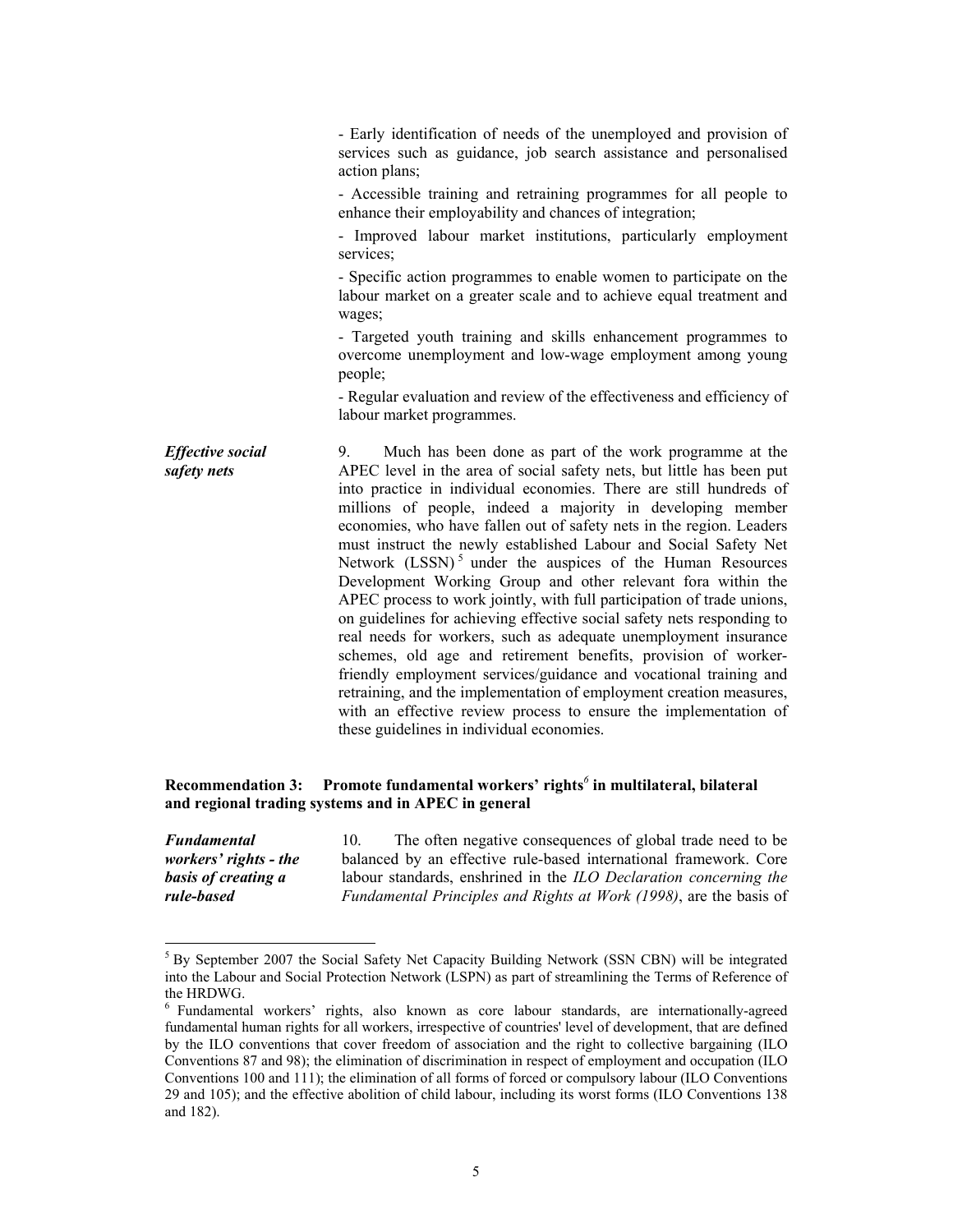*framework for globalisation* 

*Including fundamental workers' rights in the APEC agenda* 

*An enhanced role of the WTO with regard to analysing the employment impact of trade* 

creating a rule-based market. But they are frequently violated in the race to increase trade and investment. All APEC governments, as well as employers and trade unions, must reaffirm their pledge made through the adoption of the ILO Declaration to respect, realise and promote fundamental workers' rights.

11. APEC is more than halfway through the process designed to lead towards the Bogor goals of free and open trade and investment. And with a continuing standstill in WTO negotiations, APEC Leaders have encouraged Senior Officials to increasingly seek complementary alternatives to multilateral trade liberalisation, including regional and bilateral trade agreements, to reach this goal. The report of the World Commission on the Social Dimension of Globalisation (WCSDG) suggested that a strong social dimension embracing the issue of decent work and respect of fundamental workers' rights is essential to make regional economic integration a stepping stone towards a fairer globalisation. However, many fundamental Conventions of the ILO still remain to be ratified and, even if ratified, to be fully applied in APEC economies. APEC leaders must agree to include the promotion of the ratification and application of fundamental workers' rights in the APEC agenda as part of an expanded agenda on labour and social issues.

12. A significant contribution which the Sydney Leaders' Meeting could make to reinforce the long-term sustainability of the World Trade Organisation (WTO) would be to support taking employment issues into account in trade negotiations, and thus strengthen the analysis of the impact of trade on employment within the WTO. The Doha Round of WTO negotiations has been breaking down because the benefits of trade liberalisation increasingly appear vague and multilateral trade negotiations are at risk of being abandoned because they seem to cause more job destruction than job creation. APEC Leaders should recognise the need for the WTO to begin a dialogue in this area and should recommend that the WTO set up a committee on trade and employment that could seek to analyse and anticipate the impact of trade liberalisation on the level and quality of employment, and make recommendations back to the WTO General Council accordingly.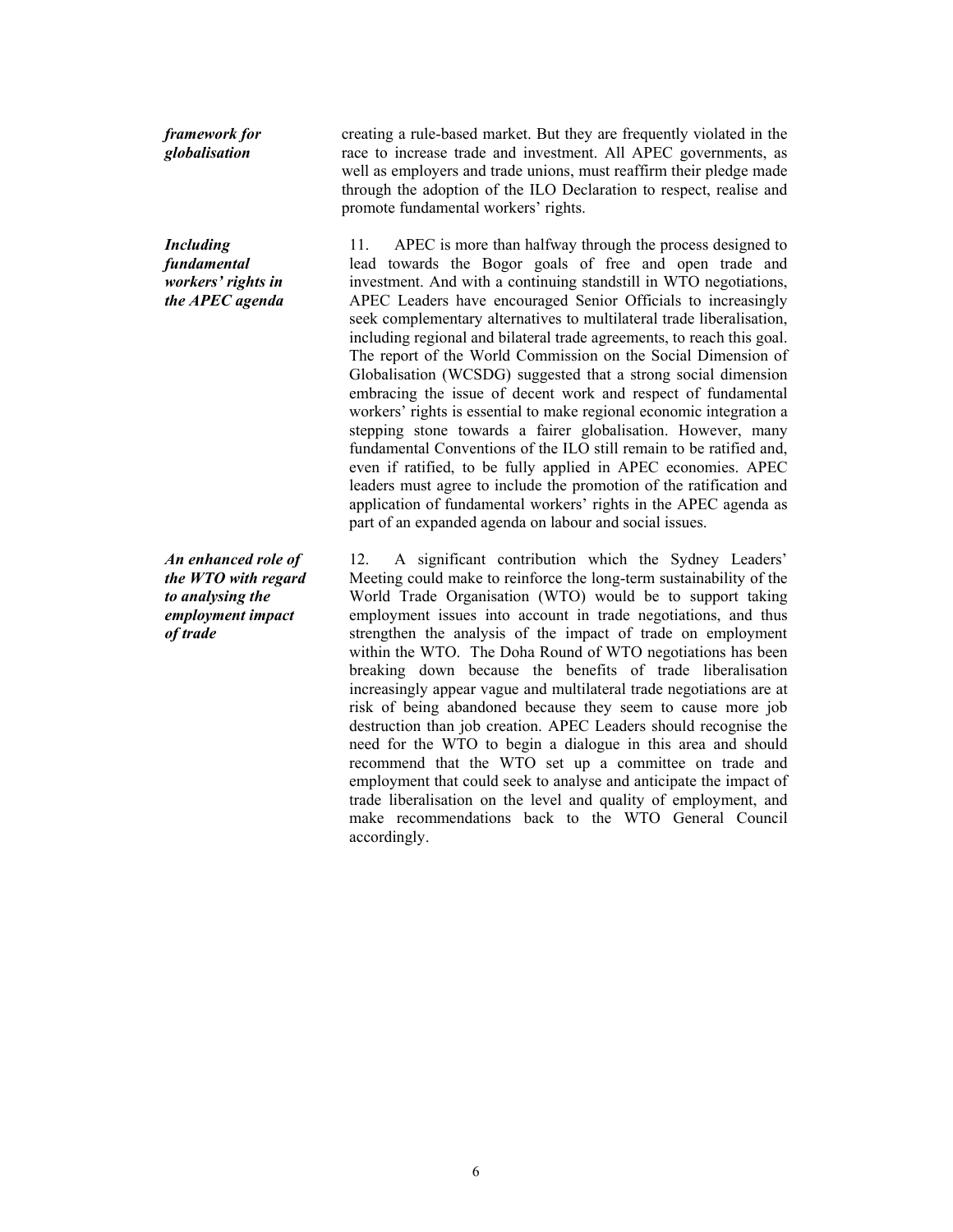*Including provisions on the protection of labour rights in all RTAs/ FTAs* 

13. Regional Trade Arrangements and Free Trade Agreements (RTAs/FTAs) must contribute to improving living standards and working conditions of workers in all participating countries. Therefore, it is regrettable that the *APEC Best Practice for RTAs/FTAs* <sup>7</sup> and the work on *Model Measures for RTAs/FTAs chapters<sup>8</sup>* do not have any reference to social and labour standards. APEC Leaders must take an APEC-level initiative to encourage the inclusion, in all RTAs/FTAs between APEC economies, of provisions on the protection of labour rights. Such agreements should not only contain obligations with regard to national labour laws but also to internationally recognised core labour standards, as well as contain a mechanism to institutionalise the participation of the social partners in the process of surveillance and promotion of these standards. In the region there already exist some FTAs that contain such clauses. APEC Leaders should ensure the inclusion of labour clauses and reference to core labour standards in future trade agreements so that these agreements serve to advance sustainable development and decent work.

*Stop the blunt deregulation of labour markets*  14. Deregulation of labour markets is a worrying trend in the APEC economies. More and more countries remove regulation, including protection of established workers' rights, arguing that it is necessary to enhance the so-called flexibility of their economies. However, labour market deregulation comes at a price to both workers in general and to the long-term sustainability and competitiveness of economies. There is no evidence that deregulated labour markets facilitate the creation of economic growth. On the contrary, high labour standards and advanced labour market regulation have proven to enhance economic performance. APEC countries must reverse the trend of labour market deregulation, reestablish some of the central workers' rights that have been removed within the last years, and in general create an environment of cooperation, not confrontation, between workers, employers and policymakers.

**Recommendation 4: Act on the commitment to addressing the social dimension of globalisation by further developing work on this aspect, such as analysis and ideas presented in the 2006 study on socio-economic disparities in the APEC region;** 

*Time to seriously address the social dimension of globalisation* 

l

15. APEC seems increasingly to recognise the detrimental effects on workers and people in general that the current form of globalisation often has. Yet it has not done enough about addressing the social dimension of globalisation. One important initiative, however, is APEC's 2006 study on growing social and economic disparity in the region, initiated by Korea, and a process of looking at how policy deficiencies in this area can be overcome. The APLN welcomes this initiative and encourages APEC to expand it as well as use it to redress effectively the deficiencies of current APEC

<sup>&</sup>lt;sup>7</sup> Endorsed at the 16<sup>th</sup> APEC Ministerial Meeting (Santiago, 17-18 November 2004).

Called for in Busan in 2005 and to be developed by 2008.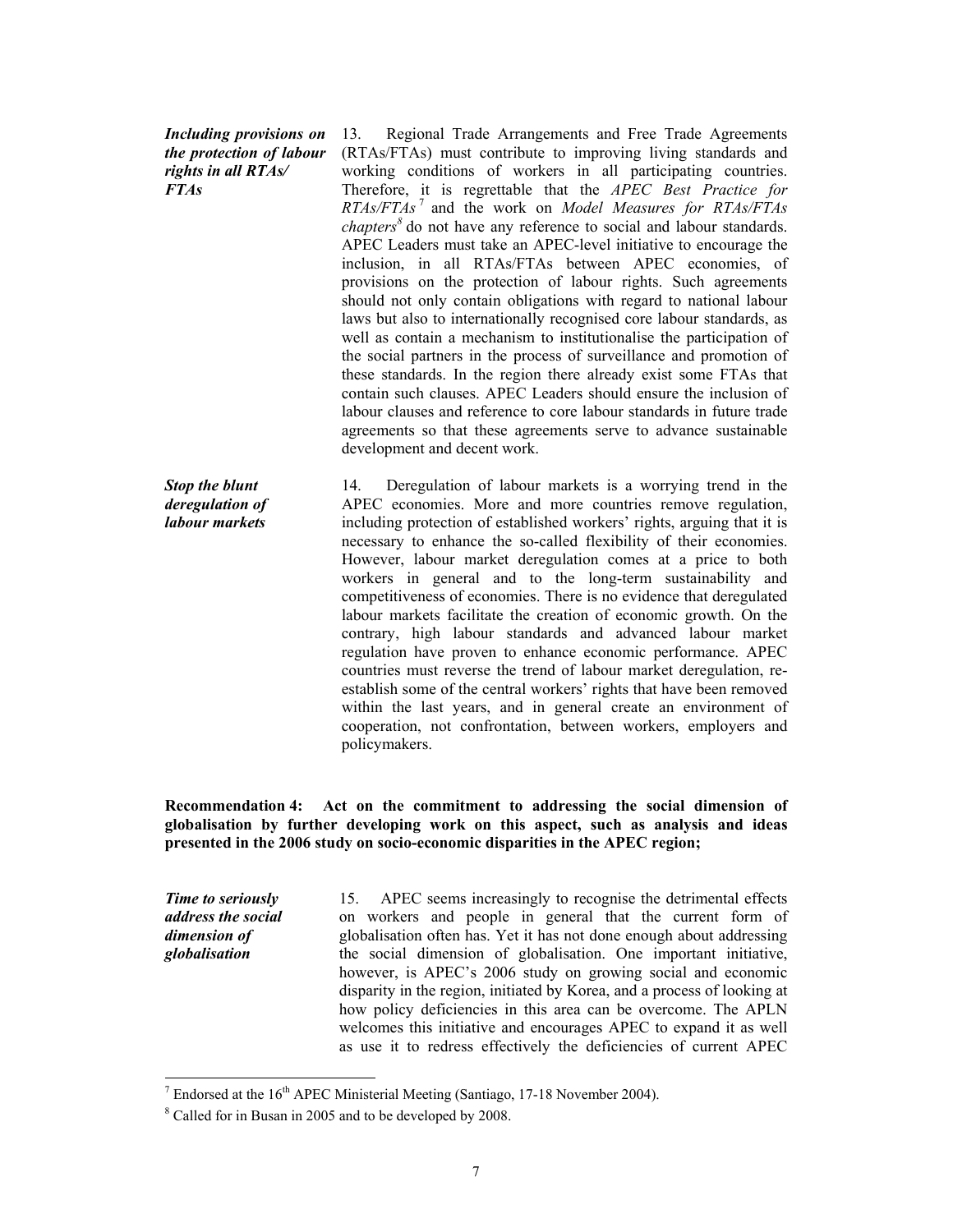objectives and policies. Pursuing trade and investment liberalisation for mere economic gain, as APEC has done so far, risks creating as many losers as winners of increased Asia-Pacific co-operation and economic integration. Policies must be focused on improving opportunities for all and on strengthening the social security systems for the regions' most vulnerable groups. Only by enhancing the work on ensuring that all parts of society take part in the development in the region will APEC achieve the objective of 'Strengthening our Community, Building a Sustainable Future'

### **Recommendation 5: Approach the issue and stated priority of structural reforms in a balanced way that prioritises a high road, rather than a low road, to development**

*The high road, not the low one, to structural reforms*  16. APEC has recently intensified its work on structural reforms, including so-called 'behind the border' issues, in the conviction that such issues are impediments to enhance growth and convergence in the region. The Leaders Agenda to Implement Structural Reforms (LAISR) has identified five priority areas: regulatory reform, competition policy, public sector management, corporate governance and the strengthening of economic and legal infrastructure. The LAISR 2010 Roadmap was adopted in 2005 in the belief that this was essential for reaslising the full potential of trade and investment liberalisation. However, in implementing this roadmap APEC should be careful not to repeat the mistakes previously made by many actors pursuing grand-scale structural adjustment or reform programmes. Hence, APEC must base their reforms on the aspiration of ensuring a high road to development, which builds on and invests in the qualities of its population. Deregulation and privatisation, as structural reforms are often reduced to, will not make APEC economies more dynamic, prosperous and socially just, but rather the opposite.

### **Recommendation 6: Tackle climate change and global warming in an ambitious and comprehensive manner, including by paying attention to its employment and workplace aspects**

*Ambitious, just transitions are needed more than ever* 17. Progress on tackling global warming and climate change has been worryingly inadequate. The need for action is now more urgent than most of us imagine. A mixed approach is necessary, which begins with the recognition that developed and developing countries alike are 'economies in transition' from an environmental and energy point of view. APEC must work toward long-term energy plans within a sustainable development framework that achieves energy security and environmental protection, and that are compatible with full and decent employment. Liberalisation and increased competition among energy suppliers is far from being a panacea. Indeed, as the market does not 'think strategically', it cannot solve the fundamental problems related to balancing energy production and protecting the environment. Policies must ensure secure, clean, environmentally friendly and affordable energy, based on the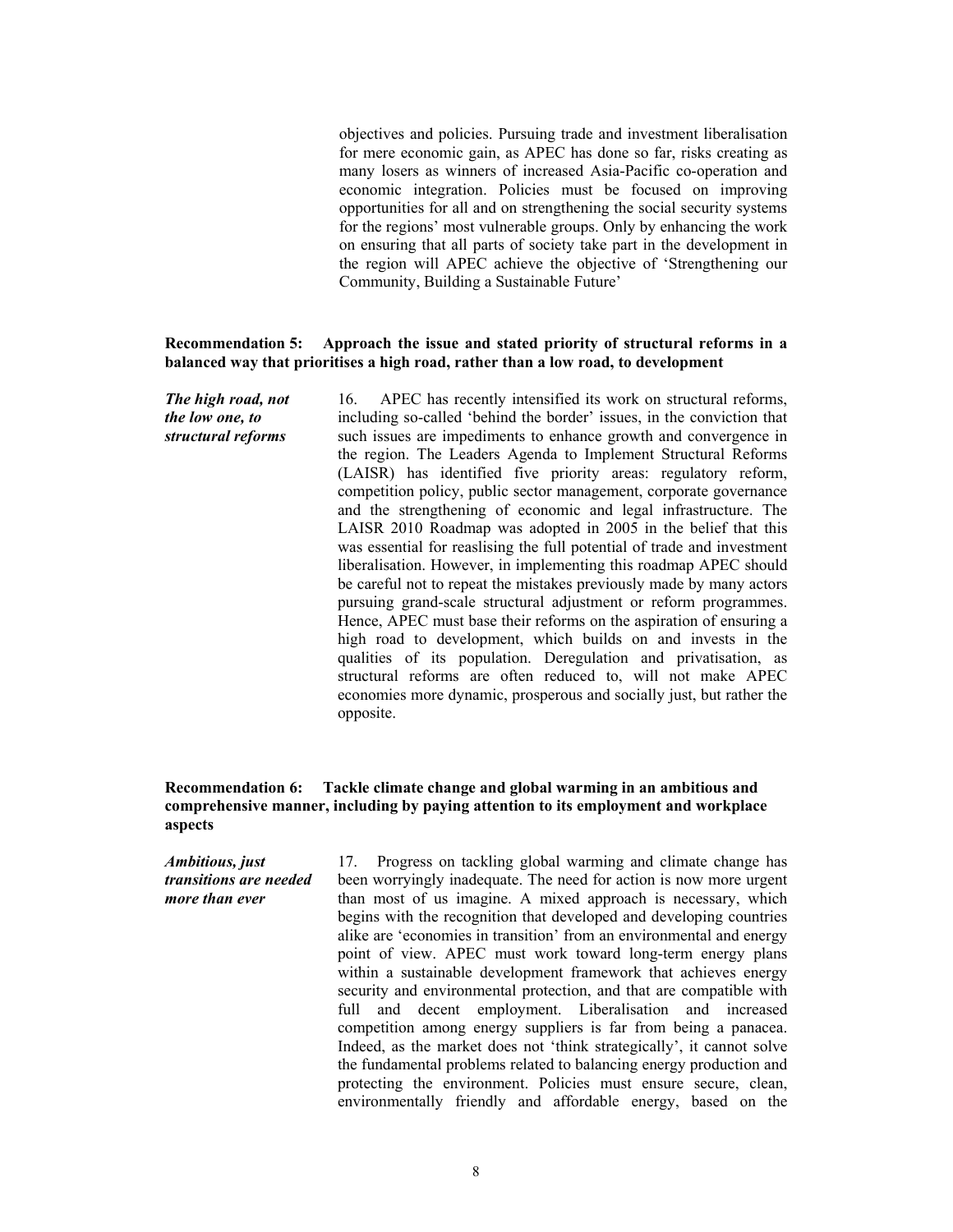promotion of renewable energy. Policies must also be based on multilateral approaches and joint investments by key national and regional actors. And policies must, through effective and enforceable agreements, ensure investment in new capacity and in infrastructure. At the workplace level, measures for energy efficiency and energysaving should be developed jointly between employers and trade unions. At the level of individual economies, resource efficiency and technological innovation should be undertaken in a way that promotes employment and in a process of consultation with the social partners.

### **Recommendation 7: Develop APEC guidelines to ensure the proper implementation of non-discriminatory policies in member economies**

*Gender inequality is evident throughout the APEC region*  18. Gender inequality is evident throughout the APEC region in access to resources, educational opportunities, political power, and leadership positions. In particular, structural reform programmes, most often including measure of privatisation and austerity in public spending, have a negative impact on the status of women at work and in society since they adversely affect levels and conditions of employment in sectors in which women are highly represented, as well as reducing the provision of public services on which women are disproportionately dependent, particularly because of their unequal assumption of family responsibilities.

*APEC guidelines to ensure the proper implementation of non-discriminatory policies*  19. We acknowledge initiatives taken by APEC to address gender equality through discussions of APEC Woman Ministerial Meetings and the establishment of the Gender Focal Point Network (GFPN). However, these initiatives have confined their actions to ensuring gender integration across various APEC fora. APEC Leaders must agree to further advance the initiatives so as to develop APEC guidelines for adequate measures and monitoring mechanisms to ensure the proper implementation of non-discriminatory policies in member economies. Such mechanisms should also be extended to other vulnerable groups facing discrimination on other grounds, such as discrimination based on ethnicity or disability.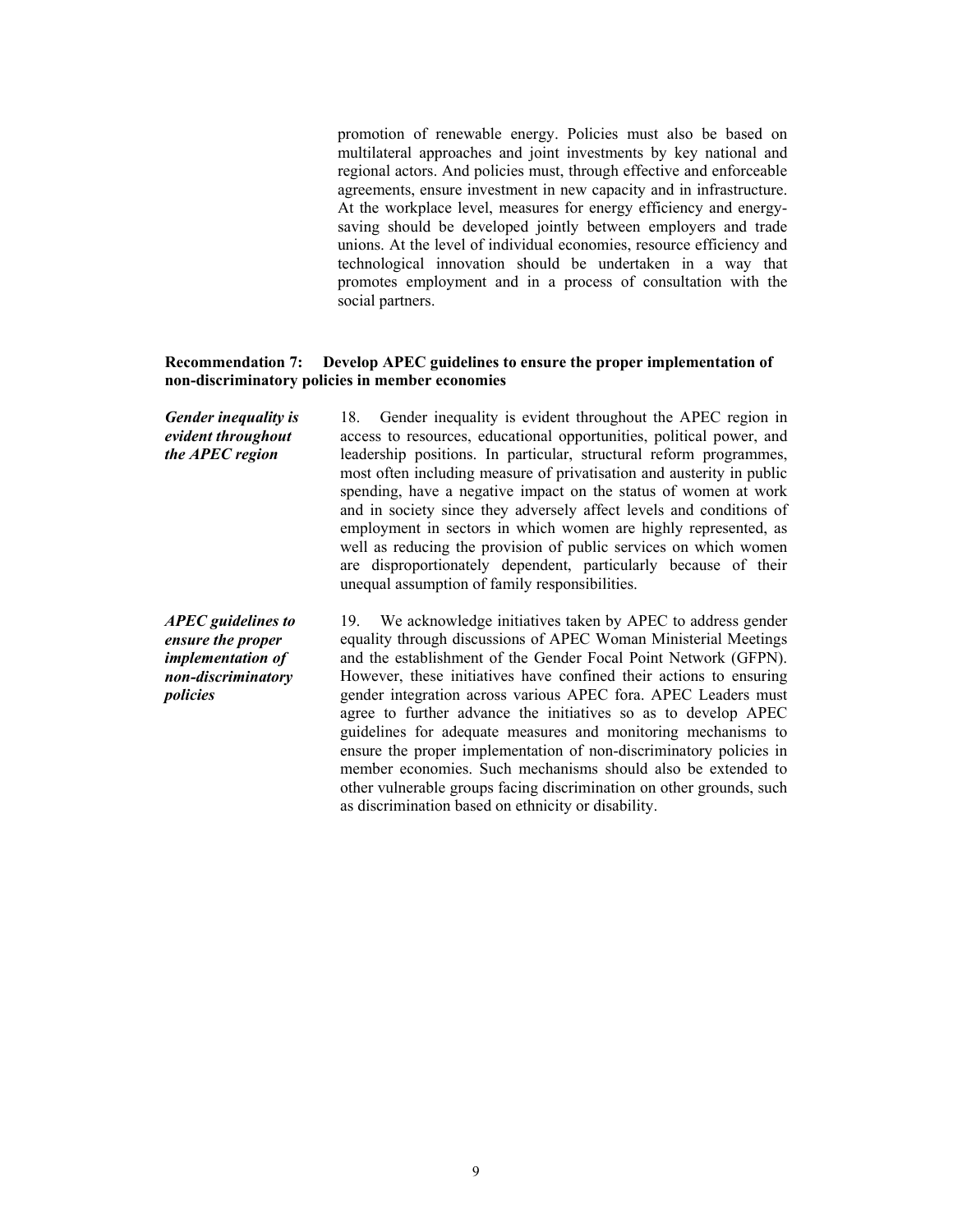# **migrant workers**

### **Recommendation 8: Develop an APEC framework for a rights-based approach to**

*An APEC framework for a rights-based approach to labour migration* 

20. Migration represents both challenges and opportunities in the Asia-Pacific. While migration can benefit workers in both sending and receiving economies, far too often it is a last resort for people who are unable to find work at home and therefore are left open to exploitation in foreign lands. For the opportunities to prevail, APEC Leaders must agree to develop a framework for migration which takes account of national labour market needs, with reference to the Conclusions on a Fair Deal for Migrant Workers that were adopted at the 92<sup>nd</sup> International Labour Conference in 2004 and the ILO Multilateral Framework on Labour Migration adopted in 2005. Such a framework should be drawn from available information on policy and best practices in economies in international migration, existing proposals to enhance the economic benefits of migration and relevant international standards, including the UN International Convention on the Protection of the Rights of All Migrant Workers and Members of Their Families<sup>9</sup> and ILO Conventions Nos.  $97^{10}$  and  $143^{11}$ . The APLN considers that APEC Leaders should pay attention to the poor ratification rate of these international standards in APEC economies. APEC member economies should work out a timetable for their ratification.

### **Recommendation 9: Launch an APEC initiative to promote a conducive legal and policy framework to mainstream informal economic activities**

| Informal jobs are<br>poor-quality,<br>unproductive and<br>unprotected | Informal employment is on the rise throughout the APEC<br>21.<br>region. Far from being decent work, such informal and unprotected<br>jobs are generally poor-quality and unproductive, and many are<br>hazardous. They are not recognised or protected by law and are<br>characterised by an absence of workers' rights, inadequate social<br>protection and a lack of representation, especially at the bottom end<br>among women and young workers. Many informal economic<br>activities employ child labour. In order to move from a cycle of<br>poverty to one of prosperity, the issue of dealing with informal and<br>unprotected work needs to be mainstreamed within the overall policy<br>framework of all APEC economies. |
|-----------------------------------------------------------------------|--------------------------------------------------------------------------------------------------------------------------------------------------------------------------------------------------------------------------------------------------------------------------------------------------------------------------------------------------------------------------------------------------------------------------------------------------------------------------------------------------------------------------------------------------------------------------------------------------------------------------------------------------------------------------------------------------------------------------------------|
| Fair work rules for<br>workers in atypical<br>employment              | 22. The increasing numbers of workers in atypical employment,<br>including part-time, fixed-term and temporary workers as well as<br>those employed by special agencies that work as third parties in<br>employment relationships, are of growing concern to society. They<br>are often used as a means for enterprises to adjust labour supply, not<br>as the choice of an individual worker who in many cases are not                                                                                                                                                                                                                                                                                                              |

guaranteed equal opportunity and treatment. APEC Leaders must

<sup>&</sup>lt;sup>9</sup> Ratified by 25 countries, including Chile, Mexico and Philippines in the APEC region.

 $10$  Migration for Employment Convention (Revised), 1949 (No. 97), ratified by 42 countries, including New Zealand in the APEC region.

 $11$  Migrant Workers (Supplementary Provisions) Convention, 1975 (No. 143), ratified by 18 countries, but none in the APEC region.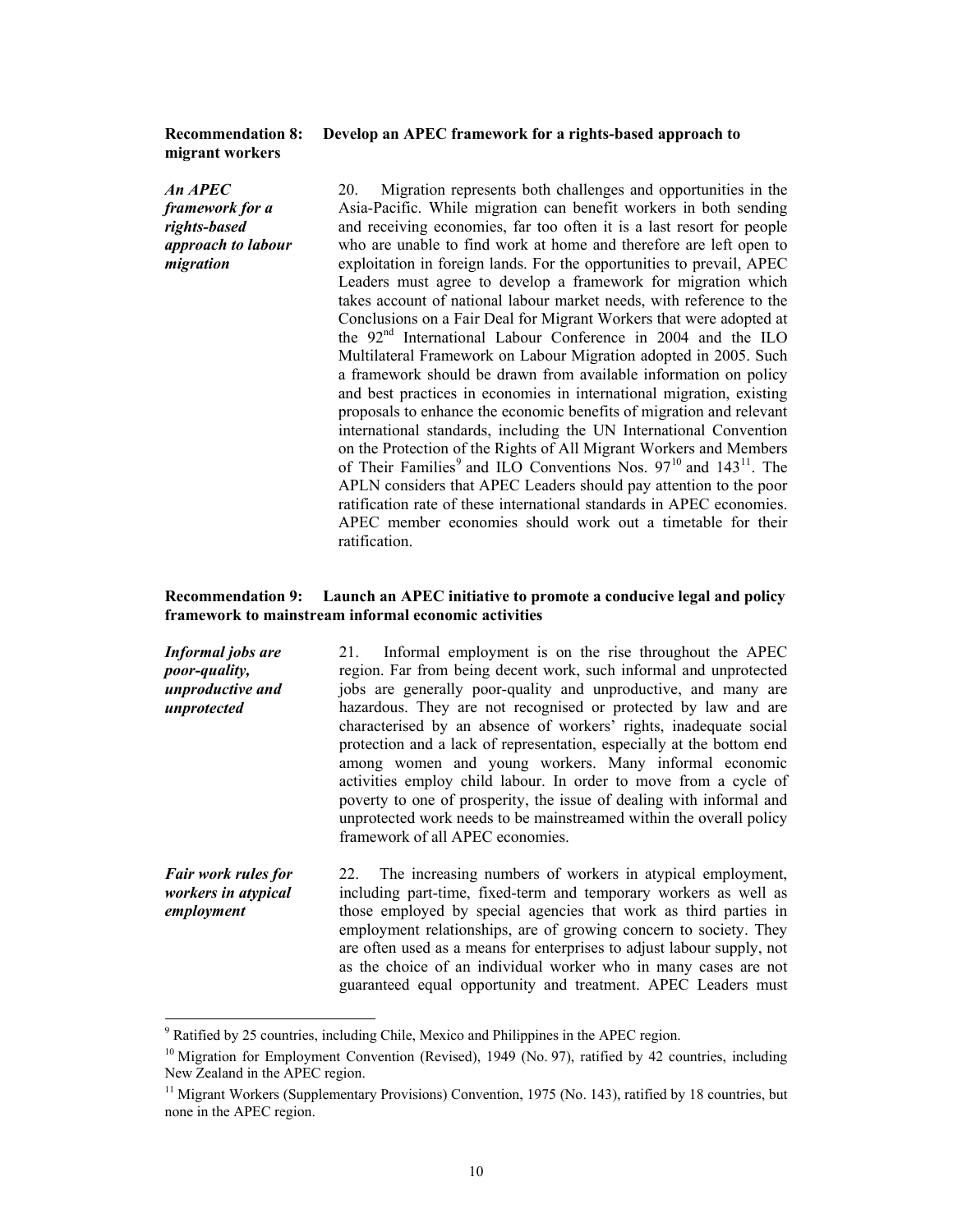agree to devise recommendations for member economies to take the necessary measures to establish fair work rules for those in atypical employment, in relation to: freedom of association and the right to collective bargaining; wages, working time, paid leave and other working conditions; social security and portability of benefits; access to training; compensation in case of occupational accidents and diseases; protection of workers' claim in case of insolvency; and maternity and parental benefits.

*Moving from informal to formal and decent work*  23. APEC HRD Ministers already decided in 2001 to address the needs of workers in the informal economy and facilitate their participation in the formal economy,<sup>12</sup> however this decision has not been implemented in practice. APEC Leaders must agree to launch an APEC initiative to promote a legal and policy framework to upgrade jobs and enhance the capacity of workers to move from informal to formal and decent work. The central pillar of such policies must be an effort to extend legal protections to the hundreds of millions of workers currently left lacking the basic rights to which all citizens are entitled.

### **Recommendation 10: Develop an APEC framework to encourage social dialogue in multinational enterprises, and revise the APEC Non-binding Investment Principles**

*Social dialogue is the most effective means to ensure that MNEs contribute to economic and social development*  24. Multinational enterprises (MNEs) are key actors of the global economy that can bring about more and better jobs in host countries, but some MNE activities can also lead to increased exploitation and worsen social conditions. This happens when they only look at shortterm profits and when they neglect their social responsibilities. In addition to legislative frameworks, social dialogue which is part of the social responsibilities of business is the most effective means to ensure that MNEs contribute to economic and social development and are accountable to all stakeholders. This is, however, often ignored in a 'race to the bottom' with regards to social standards and working conditions. *APEC framework to promote sound industrial relations and collective bargaining*  25. APEC Leaders must agree to develop an APEC-level framework to promote sound industrial relations and respect of the right to collective bargaining in MNEs. This would complement and reinforce the increasingly common practice of negotiating International Framework Agreements (IFAs)<sup>13</sup> between Global

Union Federations and multinational enterprises, many from APEC economies. APEC's Industry Dialogues, currently established in automotive, chemical and non-ferrous metal industries, could organise joint meetings between business and trade union representatives to facilitate social dialogue on this issue.

l

 $12$  Joint Ministerial Statement, adopted at the  $4<sup>th</sup>$  APEC Human Resources Development Ministerial Meeting, Kumamoto, 2001.

<sup>&</sup>lt;sup>13</sup> As of July 2007, 64 Framework Agreements have been concluded between Global Union Federations and individual enterprises.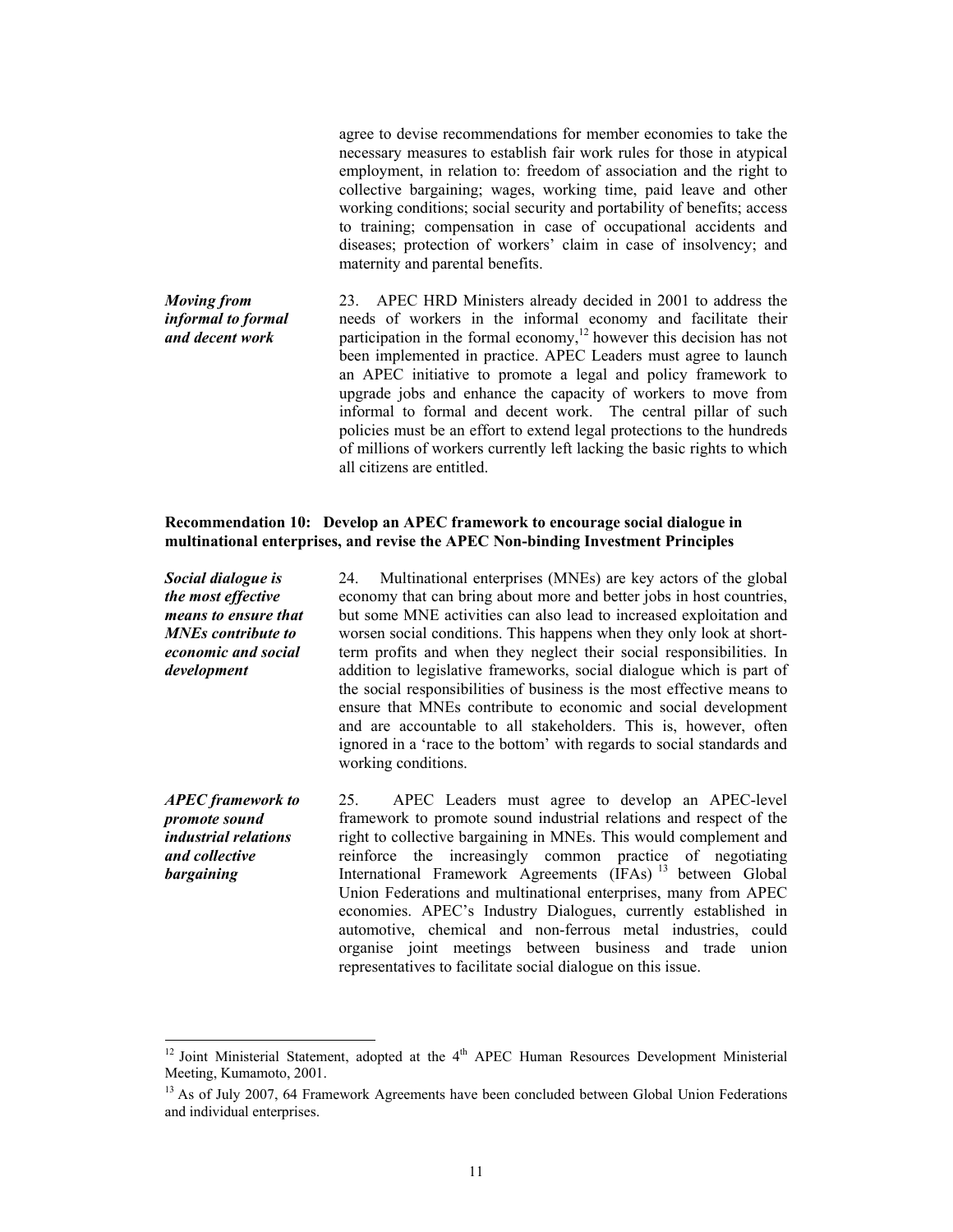*APEC Non-Binding Investment Principles must be revised* 

 $\overline{a}$ 

26. APEC Leaders must agree to revise the *APEC Non-Binding Investment Principles* so as to incorporate the importance of respect for fundamental workers' rights and employment objectives, with reference to *the ILO Tripartite Declaration of Principles concerning Multinational Enterprises and Social Policy* and the *OECD Guidelines for Multinational Enterprises*. A formal APEC mechanism must be established to promote and monitor the observance of social responsibilities by multinational enterprises, through the effective use of the National Contact Points under the OECD Guidelines (presently existing in the following APEC countries: Australia, Canada, Chile, Japan, Korea, Mexico, New Zealand and the US).

### **Recommendation 11: Start an APEC initiative for effective policies to promote decent work rather than allowing exploitation in economic processing zones (EPZs)**

| Over 45 million are<br>working in EPZs in<br>the APEC region                            | 27. More than 50 million workers are now employed in Export<br>Processing Zones (EPZs) around the world and at least 90 percent of<br>them or 45 million are working in the APEC region. <sup>14</sup> There are real<br>and excessive efforts in many APEC economies to lower regulations,<br>taxes, environmental protection and labour standards to attract<br>investment. Trade union organisation is either prohibited or made<br>practically impossible and the great majority of workers in EPZs are<br>denied by law or in practice the exercise of ordinary workers' rights.<br>As a result, many EPZs essentially attract footloose investment and<br>have a different class of enterprises that builds their success on the<br>exploitation of a cheap and compliant workforce. Women are the<br>most frequent victims of exploitative, dangerous and sometimes<br>brutal practices, as they constitute about 80% of the total workforce<br>in EPZs. |
|-----------------------------------------------------------------------------------------|-----------------------------------------------------------------------------------------------------------------------------------------------------------------------------------------------------------------------------------------------------------------------------------------------------------------------------------------------------------------------------------------------------------------------------------------------------------------------------------------------------------------------------------------------------------------------------------------------------------------------------------------------------------------------------------------------------------------------------------------------------------------------------------------------------------------------------------------------------------------------------------------------------------------------------------------------------------------|
| <b>Effective policies to</b><br>promote decent<br>work, investment<br>and trade in EPZs | APEC must start an initiative for effective policies to promote<br>28.<br>decent work, investment, and trade instead of exploitation in EPZs.<br>Such an initiative should address issues of labour standards with a<br>specific focus on rights and working conditions of female workers,<br>linkages to the domestic economy, a development framework of<br>foreign direct investment (FDI) and the ways that enterprises can                                                                                                                                                                                                                                                                                                                                                                                                                                                                                                                                 |

contribute to economic and social progress through investment and technological upgrading. Involvement of social partners is essential to

the success of such an initiative.

<sup>&</sup>lt;sup>14</sup> ILO database on export processing zones, ILO, 2003 http://www.icftu.org/www/PDF/EPZreportE.pdf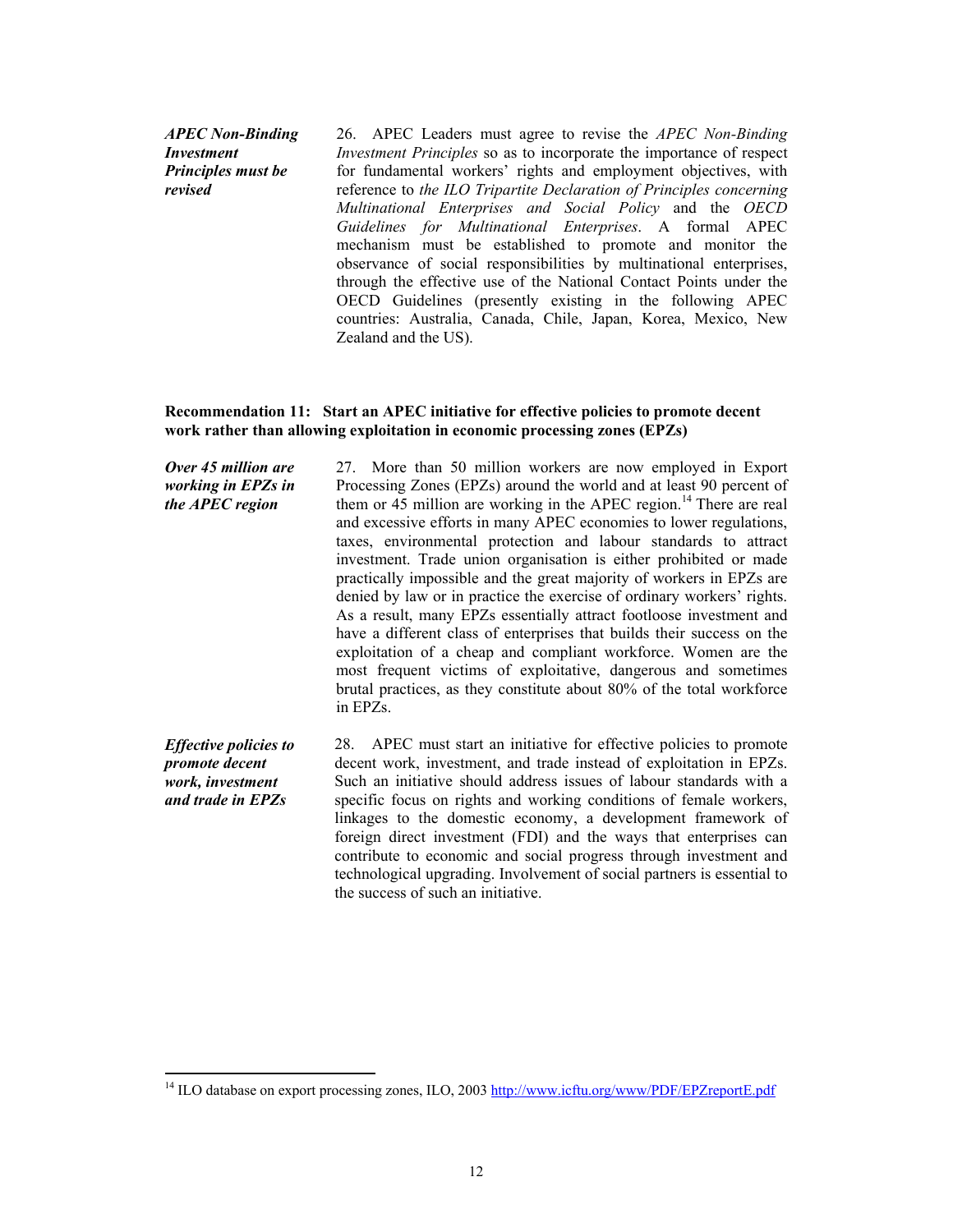### **CONCLUSIONS**

*Strengthening the social dimension of APEC and achieving a genuine partnership with workers and their trade unions* 

29. APEC Leaders stated in Santiago in 2004 that meeting the Bogor goals of free and open trade and investment was not an ultimate objective of APEC, but merely one of the means to pursue its commitment to "achieve sustainable and equitable growth and reduce economic disparities for the well-being of our people"<sup>15</sup>. But in practice business promotion is predominant in the APEC process. APEC Leaders must correct the distortion and redirect APEC so as to achieve the overarching and interrelated objectives of equitable and sustainable growth and narrow the gap between and within member economies. This can be done only through strengthening the social dimension of APEC and achieving a genuine partnership with workers and their trade unions in the region. The APLN is ready to make a commitment to reach that end.

l

<sup>&</sup>lt;sup>15</sup> Santiago Declaration of the  $12<sup>th</sup>$  APEC Economic Leaders' Meeting, 2004